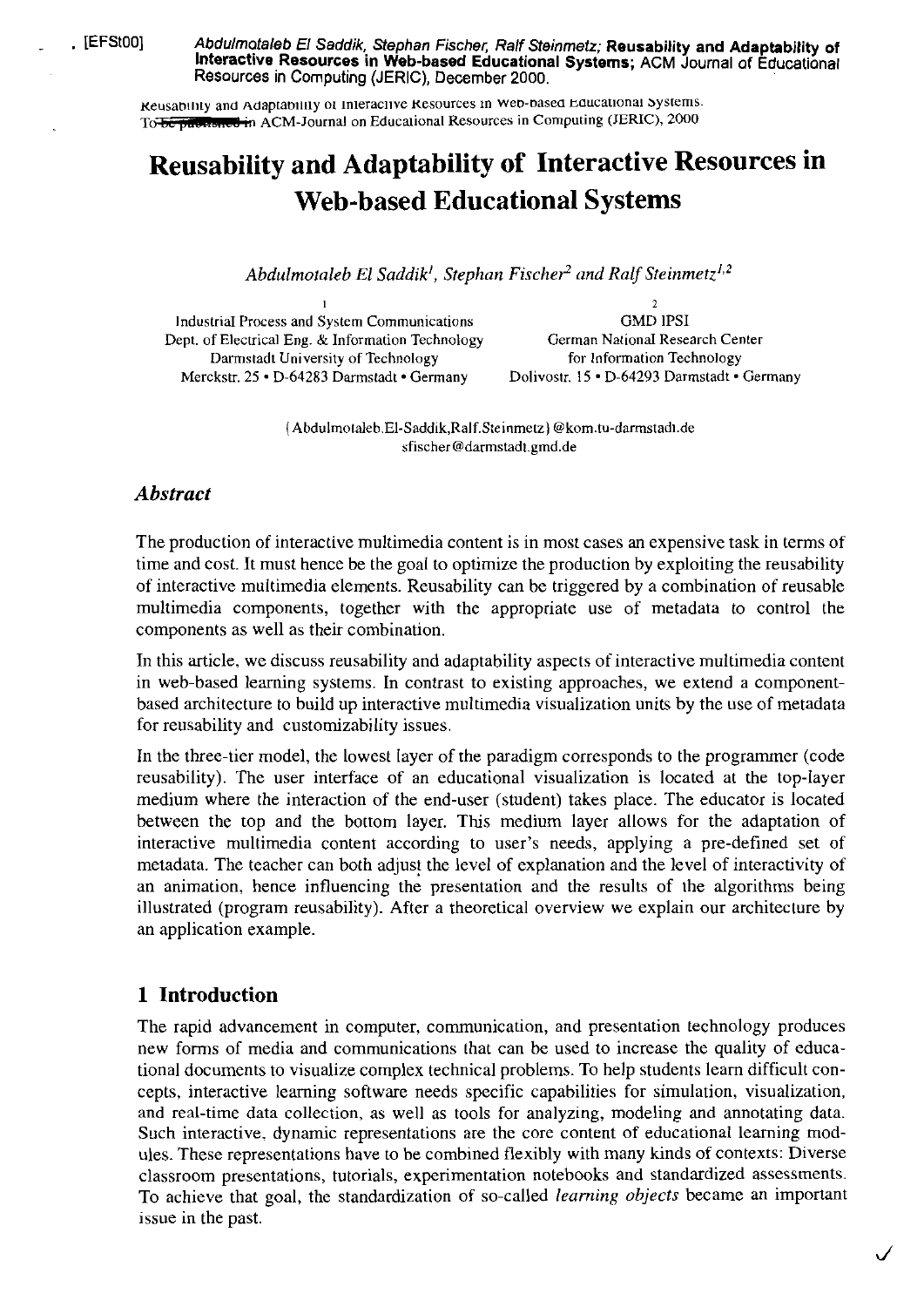As stated in the specification of IEEE's Learning Objects Metadata (LOM) [GroOO], "a leaming object is defined as any entity, digital or non-digital, which can be used, re-used or referenced during technology-supported learning". Examples of learning objects include multimedia content, instructional content, instructional software and software tools, referenced during technology supported leaming. In a wider sense, learning objects could even include learning objectives, persons, organizations, or events. A learning object is not necessarily a digital object; however, the remainder of this paper will focus on leaming objects that are stored in a digital format.

IEEE's leaming object (LO) model is characterized by the belief that independent chunks of educational content can be created that provide an educational experience for some pedagogical purpose. With regard to object-oriented programming (OOP) and component-oriented programming (COP), this approach assumes that these chunks are self-contained, though they may contain references to other objects, and they may be combined or sequenced to form longer (larger, complex, other) educational units. These chunks of educational content may be of any type, interactive (e.g. simulation) or passive (e.g. simple animation), and they may be of any format or media type.

Another requirement for learning objects is related to tagging and metadata. To be able to use such objects in an intelligent fashion, they must be labelled as to what they contain, what they communicate, and what requirements with regard to their use exist. A reliable and valid scheme for tagging leaming objects is hence necessary.

The L0 model provides a framework for the exchange of learning objects between systems. If LOS are represented in an independent way, conforrning instmctional systems can deliver and manage them. The learning object initiatives. such as iEEE's LOM or Educom's IMS are a subset of efforts to creating learning technology standards for such interoperable instmctional systems. In the same time repositories for educational object components have been built [EoeOO], [GamOO] and [GemOO]. These efforts gain leverage from the rise of interactive web technology and its associated emphasis on standards-based interoperability. Although the component-based solutions developed to date are useful [RDK+99], [GSvD99], they are inadequate for those building component-based interactive learning environments in which the components must respond to the meaning of the content as well as its form and presentation. We see the development of techniques for sharing semantics across components and applications to be a cntical research direction for the field.

The approach described in this paper addresses the issue of developing and customizing dynamic multimedia objects using *dynamic metadata.* We refer to these objects as *smart learning objects*. With the term *customization* we denote changes and/or modifications to a learning object. These changes are necessary to match the learning goals of a user and to reuse dynamic multimedia content in a different context. However, current versions of learning metadata do not address specific issues of dynamic content, such as interactivity or reusability. The main goal of this article is hence to exarnine the current learning metadata standards, and to propose extensions in order to match the specific constraints of multimedia content. As a starting point we address metadata extensions for visualizations and animations. Other dynamic metadata, for example those for movies, interactive environments (for example Macromedia Director objects), or for VRML-applications can be derived from those extensions.

To describe visualizations and animations appropriately, we introduce a new set of metadata which is an extension of IEEE's Learning Objects Metadata. We show how such metadata can be processed by a metadata editor, which allows us to describe smart multimedia objects. Another tool to customize the resource according to the user's needs will also be explained in the remainder of the article.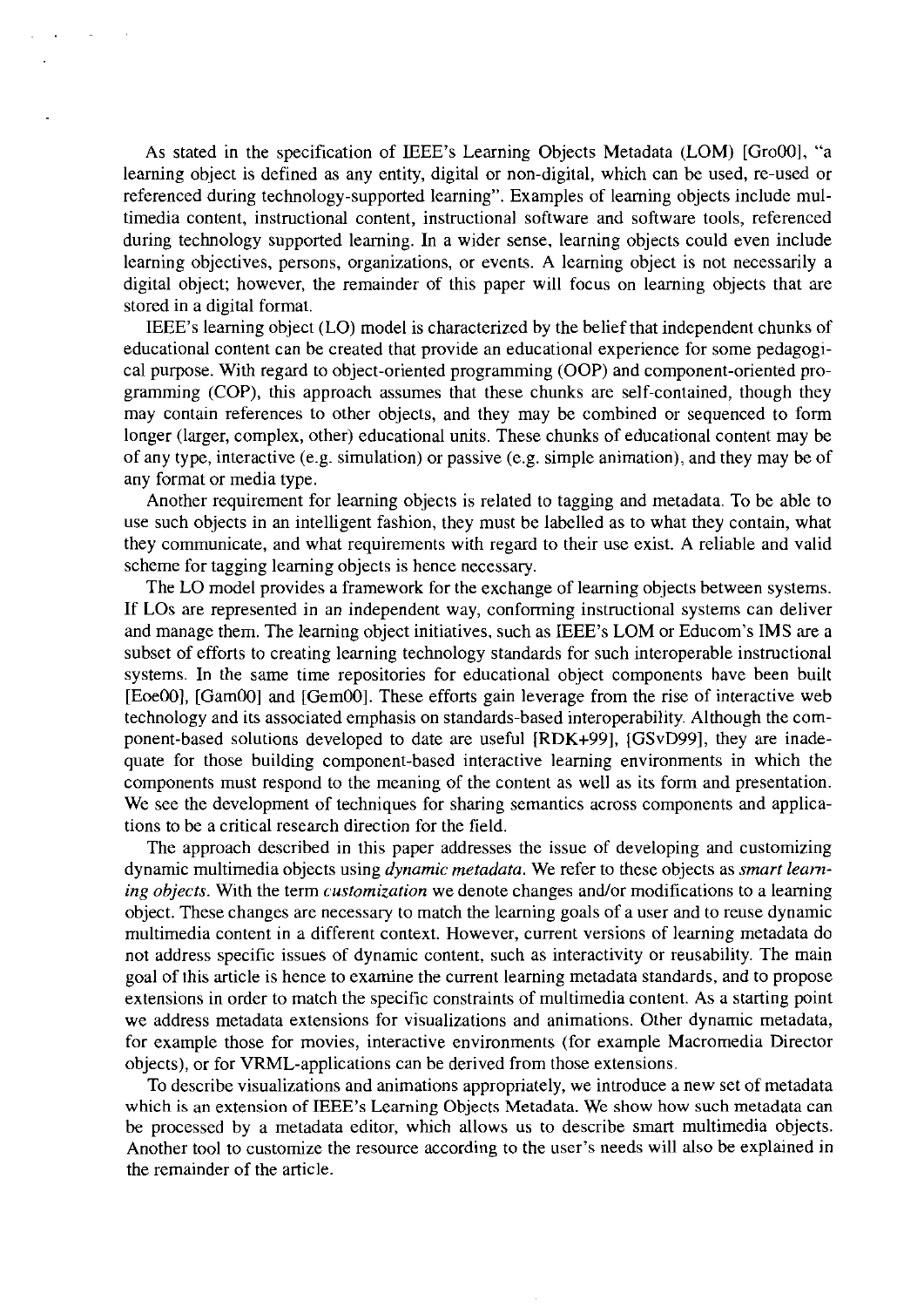The article is structured as follows: In Section 2 we list related work and define multimedia Leaming Objects (LOS) as well as learning objects metadata. In Section **3,** we discuss the granularity of interactive multimedia content and their characteristics, before we introduce dynamic metadata in Section 4. Applications of dynamic metadata is described in Section 5, and an examplc is dcscribed in more detail in Section *6.* Section 7 concludes the paper and gives an outlook.

# **2 Context**

To explain our starting point and to communicate the motivation for our work, we first present an overview of the Multibook project currently developed at the Technical University of Darmstadt.

## **2.1 Multibook**

The Multibook project [MuIOO] currently being developed by the Technical University of Darmstadt and the Fern-Universität Hagen is a web-based adaptive hypermedia learning system for multimedia and communication technology. Multibook focuses on providing end-users with specific lessons tailored to a targeted group. These lessons are created using a knowledge base of multimedia elements, especially interactive animations. The creation of these lessons is done in an automatic fashion (course sequencing).

Multibook's knowledge base, which is necessary to implement the course sequencing [SSR+OO], consists of two separated knowledge spaces. The *Concept Space* contains a networked model of learning topics [FS00] and uses approaches well known from knowledge management. The knowledge topics are interconnected via semantic relations. The media bricks stored in the *MediuBrick Spuce* of the systcm are atomic information units of various multimedia formats. These units are interconnected via rhetoric relations. Each media brick is described using IEEE's Leaming Objects Metadata (LOM) schemc [GroOO]. In the following we refer to media bricks as *learning objects.* Although both information spaces are separated, each leaming object can have a relation to one or more related topics. The separation of both spaces is the way in which Multibook generates adaptive lessons, because for each topic a set of media bricks (texts in different granularity, animations, video, etc.) is available. The selection of media bricks is then determined by the preferences of each User.

The general functionality of Multibook, in other words the way the sequencing of lessons, is based on the knowledge base stored in the Concept Space. This approach is similar to the standardization by IEEE as IEEE proposes the use of a knowledge lihrary (knowledge hase) which is responsible for the sequencing of a lesson, while the actual compilation of the lesson is performed by a delivery component (see Figure l). It is essential to understand the setup of our knowledge base in order to understand the automatic creation of exercises.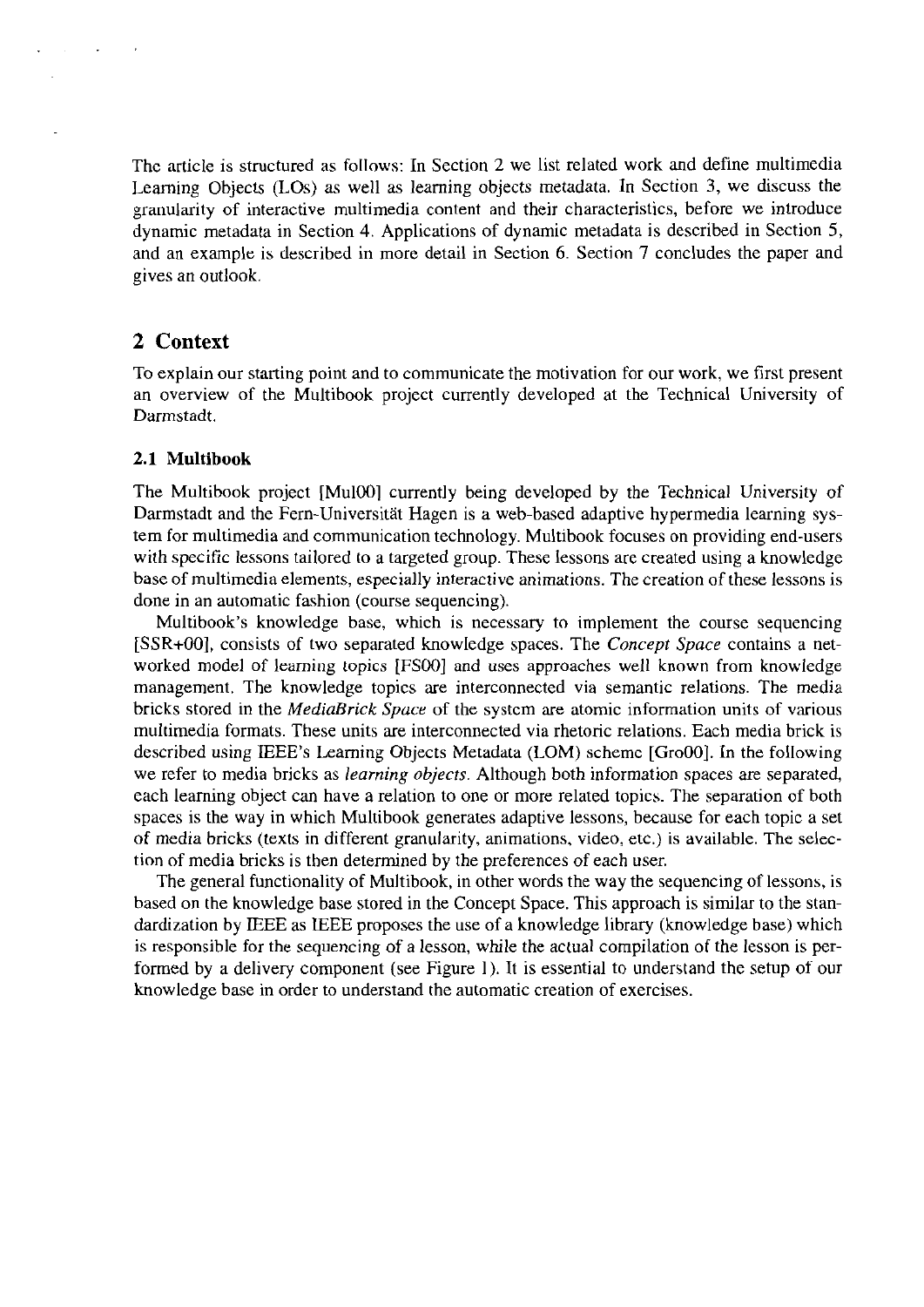

The architecture of MultiBook is presented in Figure 2. It should be noticed that the architecture is very similar to the one proposed by the IEEE LOM group.

Considering the way an author writes a document the following order can be specified: (1) an author acquires hackground knowledge, (2) an author creates an outline for a document, **(3)** an author fills the outline with content. These steps are modeled by different spaces in Multibook. The Concept Space contains an ontology in terms of keywords which is necessary to create the outline of a Icsson. After the sequencing of the outline (equally to the creation of a table of contents) the "real" content (text, images, audio, video, animation) is filled into the outline using elements of the second space, the MediaBrick Space. **A** general idea of Multibook is that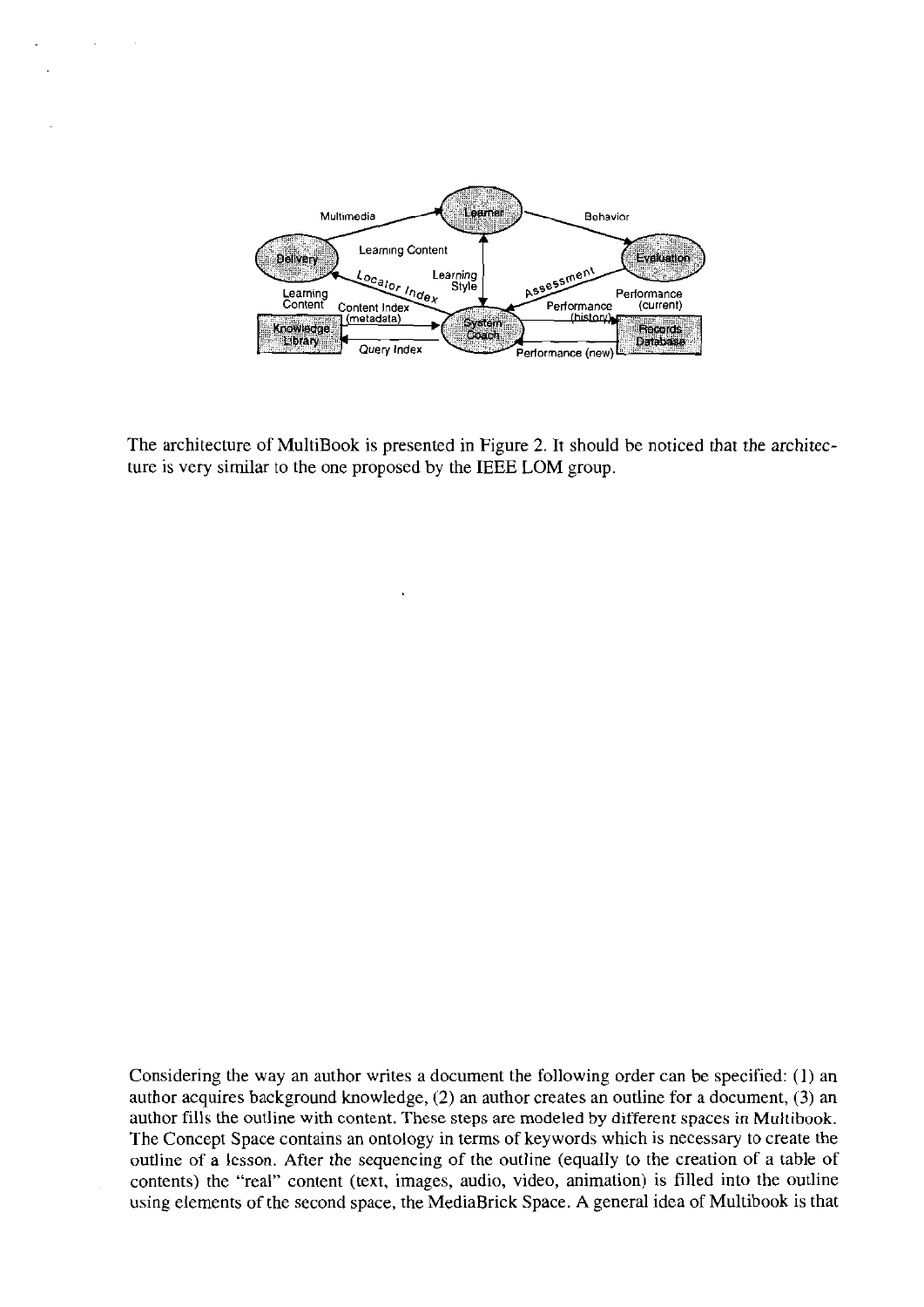it is necessary to employ different relations within the Concept Space and the MediaBrick Space to model the different goals which both spaces have.

When working with media bricks and with the necessary educational metadata, an important disadvantage becomes obvious: Due to the history of the development of metadata, static resources, such as images or text documents can be described properly. Unfortunately, an appropriate description of dynamic resources, for example animations, is feasible only to a limited extent. The reason is that dynamic multimedia objects can process input parameters, generate output parameters, and also work internally with data which cannot be described with traditional metadata schemes.

## **2.2 Interactive Multimedia Content and Static Metadata**

With respect to adoptability, learning systems can be divided into two categories:

- Systems which deploy learning objects that are relatively simple but richly tagged using metadata. Each learning system operates on metadata with a significant degree of own knowledge.
- Systems which use learning objects that are smart in a sense that they can change their behavior. The system has to pass specific information to a LO, and each L0 has to adhere to a particularly stipulated set of input/output parameters.

An example of the first category is the use of IEEE's LOM in the Multibook project in order to describe multimedia content. However, multimedia content being part of learning systems can be text, graphics, audio, video, animation, or simulation. Multimedia learning objects can be characterized as follows:

- Multicodality:
	- Use of various symbol systems, for example images. pictographs, texts, etc.
- Multimodality:

LOS can address different senses: The visual. the aural sense, or both at the same time.

- Dynamics:
	- LOS make use of discrete (text, images) or continuous media (video, animation)
- Interactivity:

LOS realize to some extent the interaction between learner and learning system.

Figure 3 illustrates the above mentioned characteristics and their relationships. An active map object belongs for example to the intersection of multicodality and interactivity. The common denominator of all these characteristics is what we refer to as a *Smart Learning Object*. Simulations which visualize complex procedures dynamically and interactively, belong to the group of smart learning objects. The use of animated graphics or simulations is much closer to real life than still graphics are. Complex procedures can be experienced, understood and leamed by experimenting in the virtual environment being offered by simulations. The behavior of smart learning objects can be changed, as well as adapted according to parameters which are passed by the system. For the remainder of this paper we will denote interactive visualizations as smart learning objects.

One of the key problems in developing learning software systems in general and interactive instructional visualization units in particular is the integration of user requirements changing over time. Learning systems must be flexible in that they must be easy to adapt to new and changing user requirements.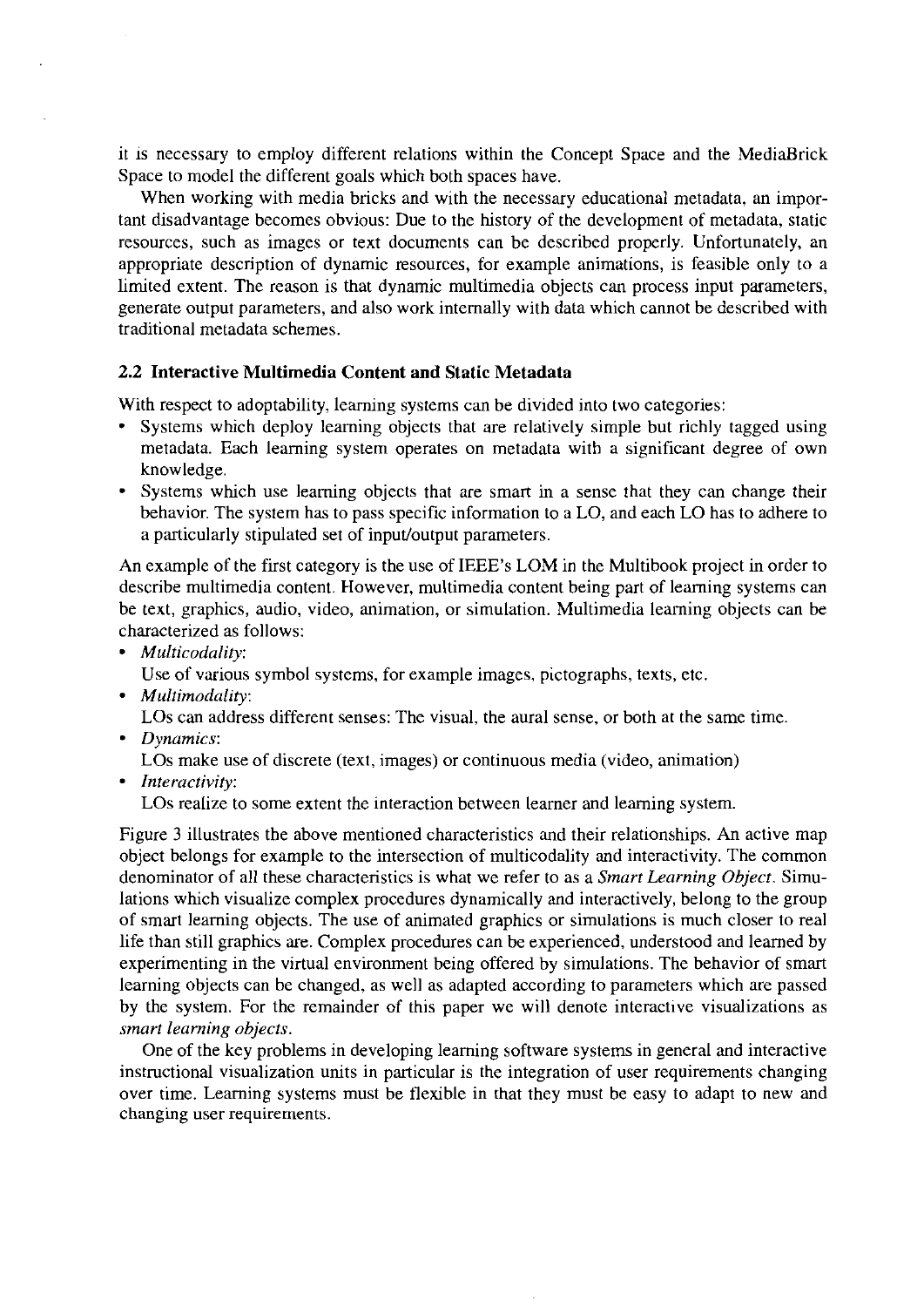

*Figure* 3: Characteristics of learning objects

An ideal Scenario of software engineering is to build applications by putting together highlevel components [RDK+99], [SSS+00], [KH97], and [GSvD99]. If any necessary components are not found, they have to be composed out of existing lower-level components. The functionality of such a System can then be changed or extended by substituting or plugging in new components. The components of the lowest-level have to be implemented in a certain programming language. Component software can be viewed as self-contained, pre-fabricated, pretested, black-box reusable software units. Example of component software is the JavaBeans technology.

# **3 Granularity of Smart Learning Objects**

## **3.1** Coarse-grained SLOs

As a part of the Multibook project we developed several SLOs based on coarse-grained modules, which visualize specific algorithms. These modules have been implemented as Java applets that illustrate concepts and algorithms of multimedia communication technology. We use these components for the multimedia communication courses [http://www.kom.e-technik.tu-darmstadt.de/Teaching/Visualization/visualization.html being taught at the Technical University of Darmstadt. They are built as units with a broad focus, illustrating many different sub-topics of the concept they were designed to visualize and teach for, allowing students to experiment with many different combinations of parameters.

The main problems with coarse-grained SLOs is that they illustrate only some of the intermediate computations that take place within an algorithm. This approach is appropriate for certain concepts, mainly for those courses where self-contained algorithms and data structures are taught. However, many concepts and topics in multimedia communication are combinations of small concepts that provide parts of a theoretical framework for larger algorithms. The visualization of JPEG [SN951 or MPEG [LPFL97] serves as a good example: Even though both compression schemes use the Discrete Cosine Transform (DCT) and the Huffman encoding, a reuse of a component of an animation of JPEG can in most cases not be used to visualize a step of the MPEG-compression process, if the illustration is coarse-grained. Coarse-grained animations are very useful in demonstrating the final concept, but are hard to use in teaching the individual ideas that are part of that concept.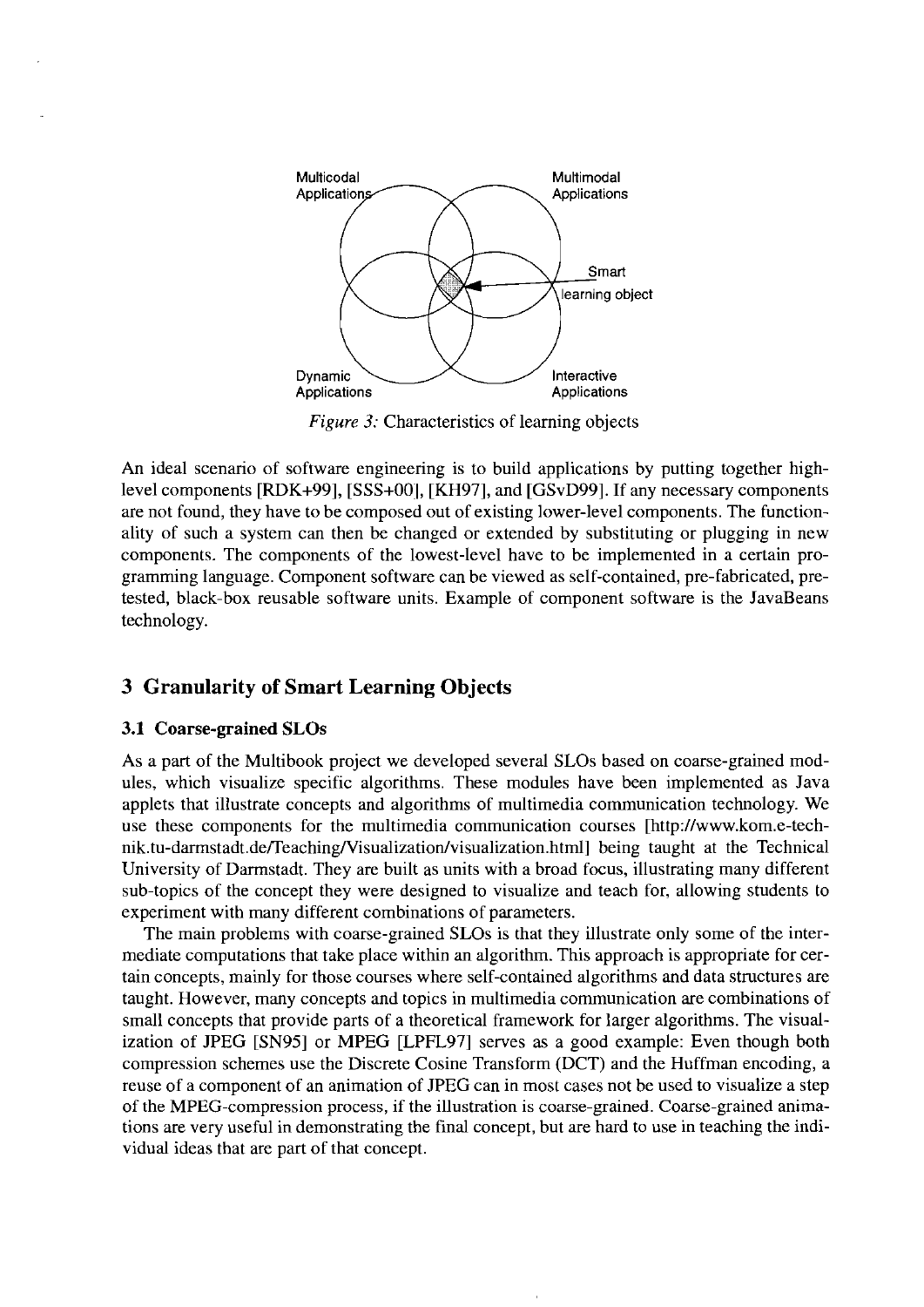## **3.2 Component-Based Development**

Other problems of interactive multimedia animations are the video-like nature of animations, the wiring of animation components, the reusability of such components, and their stmcture. To address these problems and the issues mentioned above we developed a fine-grained approach, developing applets that are composed of small. atomic units. We developed a component-based framework [SSS+OO] in order to generate complex animations based on simple modules, which visualize the different steps of an algorithm (JavaBeans technology). The exact granularity of the developed modules is strongly correlated with the domain being addressed and varies widely between concepts. Our goal with the modular model was to strive for the smallest possible scope for each concept.

A great advantage of the modular approach is that several fine-grained applets can serve as stand-alone applets illustrating individual ideas. They can also be reused and combined with others in order to visualize a more complex topic.

Tobe able to integrate these animations into Multibook, and in order to optimize their utilization, we tagged all animations using IEEE's Learning Objects Metadata.

As mentioned above, LOM can be used to search, navigate, and adapt the content of Multibook as long as static leaming objects are used. However. the particular potential of interactive visualizations, in other words their flexibility and adaptability, can only be exploited to a limited extent. For example, some interactive visualizations can be used to illustrate different scenarios or different parts of an algorithm, depending on the input parameters. The same learning object can be re-used in a different learning context, according to the way it is configured by Parameters. Parametrization of interactive visualizations can be done off-line or on-line. In order to achieve an on-line customization, we propose the use of dynamic metadata as an extension of the static IEEE Learning Objects Metadata.

#### **4. Metadata for Dynamic Learning Objects**

#### **4.1 Multimedia Learning Objects Metadata**

The starting point for our research is the existing technologies, Standards, and on-going initiatives with regard to multimedia educational metadata. The Dublin Core [DCOO] Metadata Element Set, Educom's Instructional Management System (IMS) [IMSOO], the Alliance of Remote Instructional Authoring and Distribution Networks for Europe (ARIADNE) [IMS00], and IEEE's Leaming Object Metadata Working Group 12 [GroOO] are the most important initiatives dealing with metadata for computerized learning purposes. These initiatives are closely related to the Resource Description Framework (RDF) [RDFOO], the Warwick Framework [War96], and to other activities of the World Wide Web Consortium.

All of the methods used to specify metadata make use of metadata in the traditional sense of describing static data:

- to summarize the meaning of the data (i.e. what is the data about).
- to allow users to search for data.
- to allow users to determine if the data is what they Want.
- $\bullet$ to prevent some users (e.g. children) from accessing data.
- to retrieve and use a copy of the data (i.e., where do I go to get the data).
- to instruct how to interpret the data (e.g. format, encoding, encryption).

That is, the metadata descriptors are associated with the data Sets in a fixed way. Their granularity is as defined by the original metadata author.

A great drawback is that the application of metadata is mainly limited to the above described fields where metadata are used in a static way with respect to the content. A first observation is that such metadata cannot describe smart dynamic LOS adequately. Metadata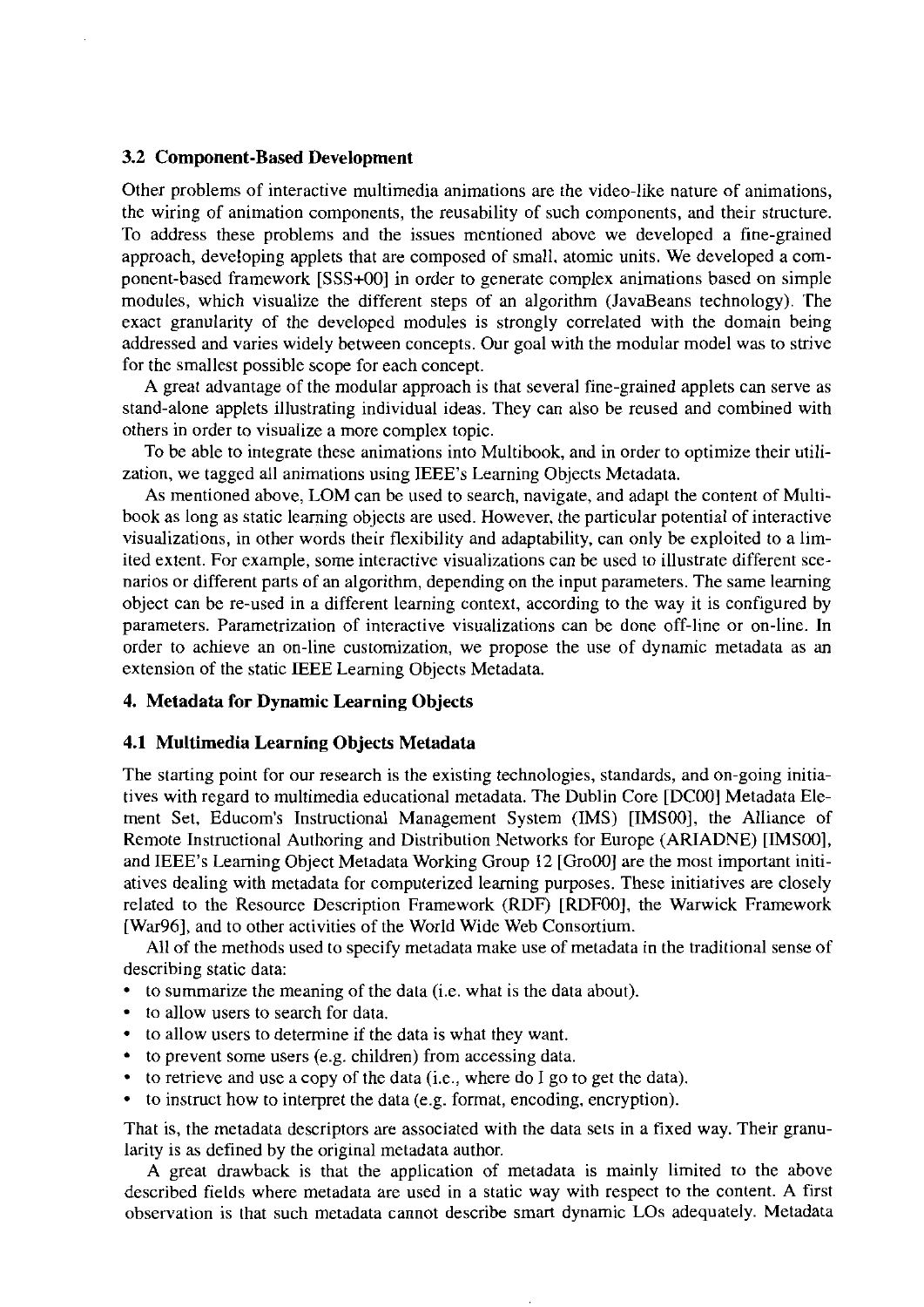can also not influence the multimedia content itself, because metadata usually contain universal and widely applicable descriptions of objects. In our point of view, the usage of dynamic multimedia learning objects, such as animations, requires a new sort of metadata, which must be dynamic in order to facilitate the V0 behavior of a dynamic LO. In the following we will discuss the definition of smart learning objects before we define the necessary set of these metadata.

## **4.2** Dynamic Metadata

We define the term "dynamic metadata" as the description used to adapt the content of an object, andlor to change the behavior of a leaming object.

As an example of dynamic metadata, we will in the following examine the simulation of the CSMAICD protocol (Ethemet). To be able to explain Ethemet properly, specific problems have to be addressed, for example the collision of packets on the bus, or the shortframe problem. The key idea behind dynamic metadata is that the same visualization can be used to explain different problems, if it is configured by parameters. In the following we will explain the data structures for dynamic metadata in detail, but to motivate the problem, we provide an example here. A part of the data structure could be a field "PROBLEM", addressing a specific Parameter configuration of a visualization. Concerning the visualization of Ethemet, changing the value of the metadata field "PROBLEM" (being represented in the program as a property) from "Collision" to "Shortframe" may change the whole behavior of the algorithm to be visualized.

#### Extension of IEEE's LOM

As mentioned above we understand dynamic metadata as an extension of IEEE's Learning Objects Metadata. The scheme of dynamic metadata follows the generic format of cproperty, values, value type>. According to the LOM specification [GroOO], this scheme is illustrated in Figure 4.



*Figure 4:* Generic scheme of dynamic metadata

In the following we analyze the requirements of the proposed set of metadata for dynamic content in detail.

*Language:* 

LOM contains a field to store information about the language which is used within a LO. However, smart LOs enable the user to change that language. An example is Java's internationalization framework where a Set of language alternatives can be used. Although it would be possible to change the underlying LOM base category, we propose to use a new field within the new category "Dynamic Metadata" containing a list of possible languages. The original LOM field could then be used to store the initial state of a smart multimedia LO.

*DifficultyLevel:* Within the category "Educational", LOM contains the field "DifficuityLevel" that describes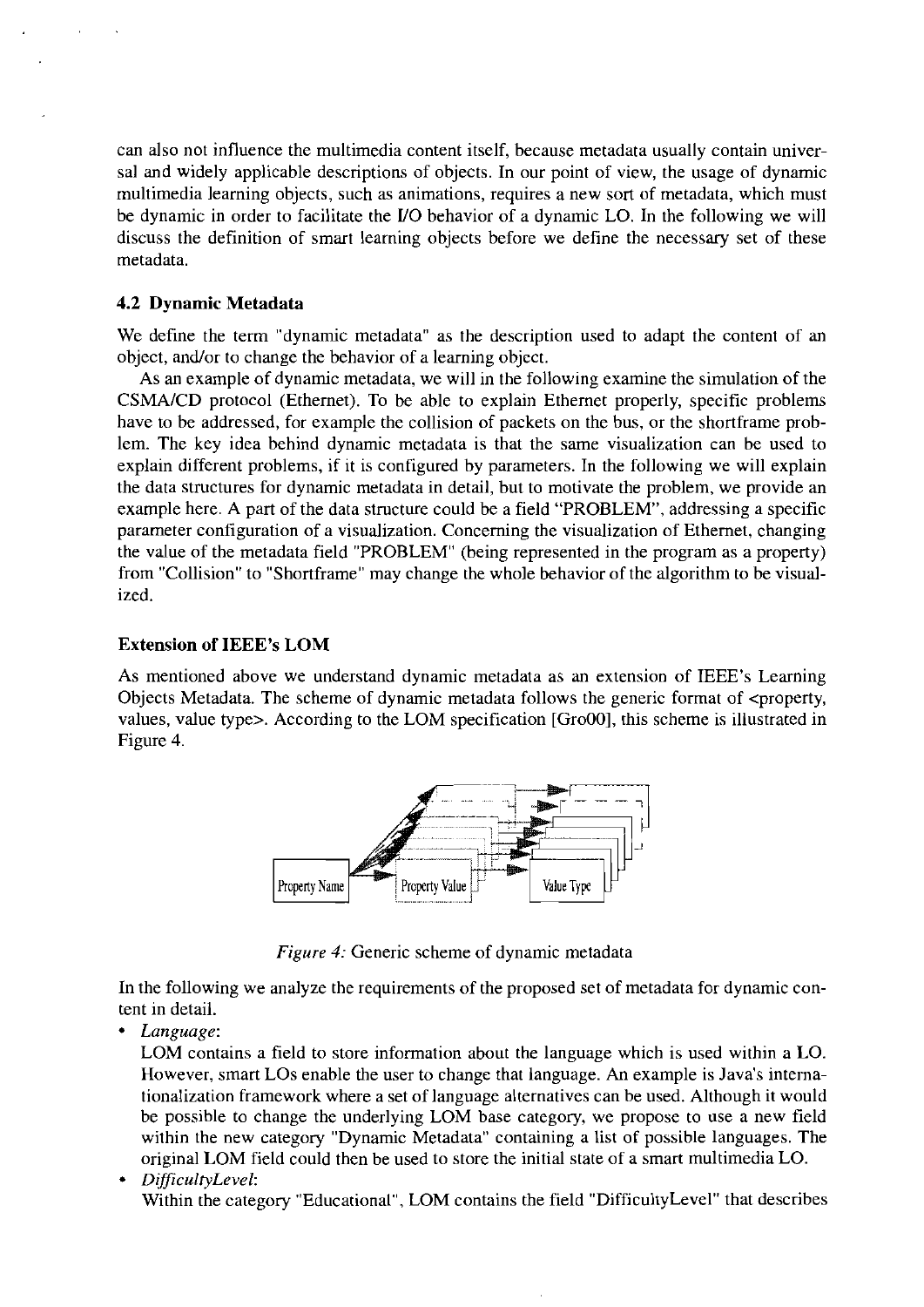the difficulty of a L0 on a scale from "very low" to "very high". With regard to hierarchical modularized animation chains, such a choice is inappropriate. An example is an animation visualizing the steps of JPEG for a beginner. The level of difficulty would be "very low". A more advanced User could switch to animations of the single steps of the algorithm, an expert user could even change the components of the DCT formula. To be able to describe these difficulty changes, we introduce a new dynamic field "DifficultyLevel" which indicates the degree of difficulty the resource should start with. The values should (like in the LOM base model) range from "very low" to "very high". Modularized hierarchical animations have for example been described in [SSS+OO].

InteractivityLevel:

The same argumentation with regard to the field "DifficultyLevel" is true for the degree of interactivity of a resource. While a beginner might use a visualization of a problem in a movie-like style, an expert might want to change parameters and thus use a highly interactive application. We propose a new field "InteractivityLevel", storing the degree of interactivity on a scale from "very low", "low", "normal", "high", to "very high".

 $\bullet$ Bidirectional:

> Some animations or visualizations offer the possibility to step fonvard or back within a smart LO. We propose to use a field "Bidirectionai" indicating whether a step-back operation is possible or not.

Dimension:

For some animations it is necessary to specify the dimension of the container in which the visualization will take place.

• Topic:

Many smart LOS like animations or visualizations explain an algorithm with multimedia elements. We propose to use a field "algorithm" to store the name of an algorithm. Another possibility would be to extend the meaning of the field "name" of the base LOM scheme. The disadvantage of the latter approach would be that a clear distinction between the parts of an algonthm would be impossible. An example is a JPEG animation where the field "name" contains the string "JPEG", while the dynamic metadata field "algorithm" might contain the string "entropy encoding".

 $\bullet$ Scenario:

> A scenario is a specific form of an animation which is defined by a teacher and intended to explain a subset of the knowledge a smart L0 could transfer. Similar to the field "algorithm", a smart L0 can be used to visualize various scenarios. An example is a smart L0 explaining Ethernet. Possible scenarios are for example "shortframe" or "collision". The new field "scenario" has a general meaning as it can be identified in many smart LOS; it is somehow an alternative to the field "algorithm". To be able to describe a scenario adequately, we define two more new fields: "mode" and "name". In the mode field we offer a selection of the values "problem", solution", "interactive", and "guidedTour". These values can be used by a teacher to define the degree of interactivity he wants to assign to a resource. The name field stores the name of the respective scenario. The field "scenario" can then store choices of the things a smart L0 can explain. The items of the lists can have a different degree of interactivity.

• InputData:

**A** very important new field with regard to dynamic metadata is the field "InputData". Regular static resources don't need any input data. Smart Learning Objects can be parameterized by input data. The Same smart L0 can then be used to animate different topics. An example is given in Section 5. Input data can for example be stored in a serialized way in a file. The field "InputData" then contains the file name of the input data.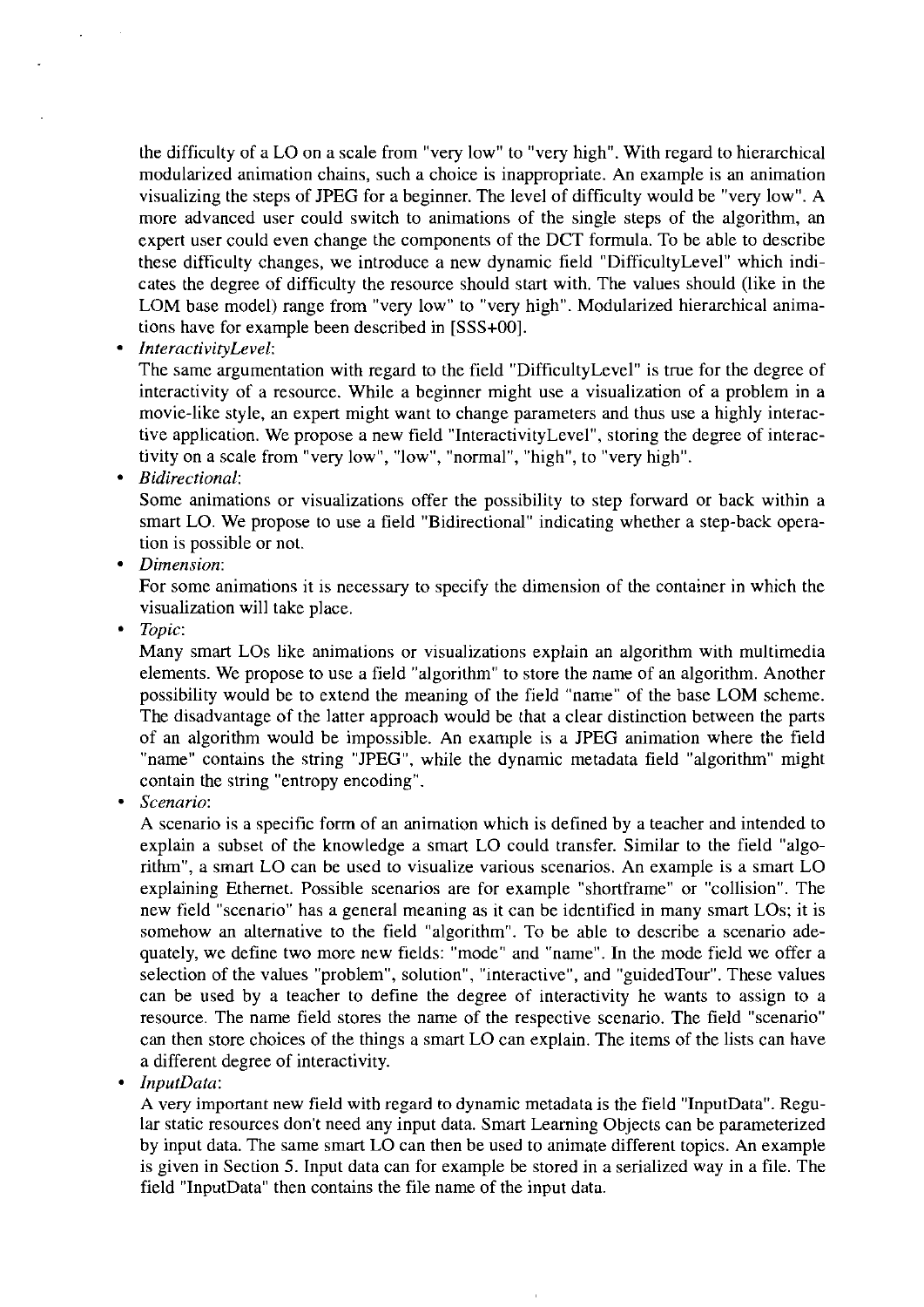## *OutputData:*

Like input data, a smart Learning Object can communicate with the outside world using output data which can be stored in a serialized way in a file. The field "OutputData" of the category "dynamic metadata" would then contain the name of the file.

*Explanation:* 

Many smart multimedia leaming objects come with some sort of explanation, for example a text motivating a problem, or an audio introduction explaining the screen setup, or the processing which is visualized in the smart LO.We propose to use a new dynamic category "explanation" with the fields "type" and "media". The type of an explanation can for example be "hints", "errors", "logs", or "information". The type "hints" can for example activate a hint narration of the topic to be visualized. The type "errors" could activate an error rendering of the topic to be visualized. In some cases it can be very useful to inform the User about errors which result from an incorrect use of parts of a smart LO. The type "logs" can activate a narration of the logs of a smart L0 visualizing a topic which can be used to discover the history of the use of a smart LO. The type "information" can activate an explanation of the general steps of an algorithm to be visualized by a smart LO. Many animations which can be found nowadays don't use an explanation of the animation itself which makes it sometimes hard to use the animation. The field "media" contains information about the storage format of the available explanation. Possible values are "Text", "Audio", or "Video". As an example, a combination of "Information" and "Audio" stored in the fields of the category "Explanation" would explain the functionality of the animation using a prerecorded audio file.

No. Property Description Example  $\mathbf{1}$ Code Information The information concerning the code of the smart LO  $1.1$ codeName The name of the start code of the sLO a.class, a.flash, etc.  $1.2$ codeLocation Denotes where the sLO s located **URI**  $1.3$ codePackage The name of the package or zip of the a jar, a zip, etc. sLO  $\overline{2}$ Presentation The information concerning how the Information smart L0 is to be presented  $2.1$ Language The language, the smart Learning en, de, fr, etc. Object (LO) should start with.  $2.2$ DifficultyLevel The degree of difficulty the resource very low, low, normal, should start with. high, very high InteractivityLevel 2.3 The degree of interactivity of the very low, low, normal, resource. high, very high

The general structure of the dynamic metadata category extending the base LOM scheme is shown in Table 1.

| Table 1: Proposed fields of metadata for dynamic content |  |  |  |  |  |  |  |  |
|----------------------------------------------------------|--|--|--|--|--|--|--|--|
|----------------------------------------------------------|--|--|--|--|--|--|--|--|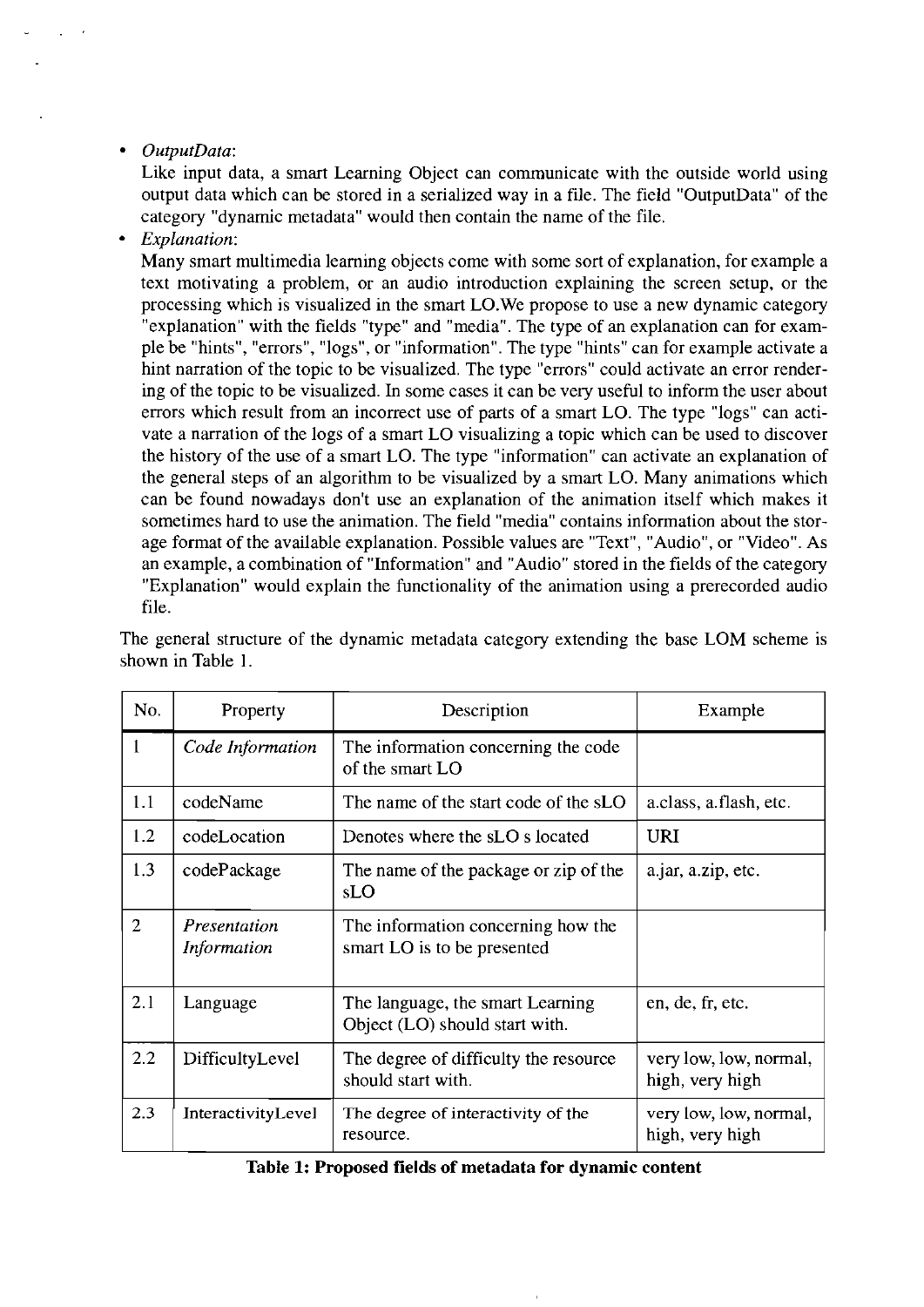| 2.4                    | Dimension                  | The 3 dimensions Information of the<br>visualization unit.                                       | x, y, z                                     |  |
|------------------------|----------------------------|--------------------------------------------------------------------------------------------------|---------------------------------------------|--|
| 2.5                    | <b>Bidirectional</b>       | Indicates whether the explanation,<br>visualization can be done in the back<br>direction or not. | yes, no                                     |  |
| 3 <sup>1</sup>         | Topic Information          |                                                                                                  |                                             |  |
| 3.1                    | Topic                      | The name of the topic to be shown by<br>the resource.                                            | Fifo, Earliest Dead-<br>line First,         |  |
| 3.2                    | Scenario                   | The name of the scenario to be visual-<br>ized by the resource.                                  |                                             |  |
| 3.2.<br>1              | Mode                       | Intention of the teacher with regard to<br>the smart LO.                                         | problem, solution,<br>normal, guidedTour    |  |
| 3.2.<br>$\overline{2}$ | Name                       | Stores the name of a scenario.                                                                   | collision, shortframe                       |  |
| 3.3                    | <b>InputData</b>           | The name of the input file needed by<br>the resource to start properly.                          | parameters.txt                              |  |
| 3.4                    | OutputData                 | The name of the output file the<br>resource should generate.                                     | parameters.txt                              |  |
| $\overline{4}$         | Explanation<br>Information | Indicates which kind of explanation is<br>required for a smart learning object.                  |                                             |  |
| 4.1                    | Type                       | A list of possible explanation types.                                                            | Information, warn-<br>ing, error, log, hint |  |
| 4.2                    | Media                      | A list of possible media types to be<br>used for the explanation                                 | Text, audio, video                          |  |

## **Table 1: Proposed fields of metadata for dynamic content**

It should again be noted that the LOM base scheme already introduced some fields which are similar to the ones descnbed above. An example is the field "language". These fields are however not well suited to describe the special abilities of smart multimedia Learning Objects.

# **5 Application of Dynarnic Metadata**

The development of visualization instructional units using a component-based (fine-grained) approach in combination with metadata has both benefits and drawbacks. The benefits are flexibility, reusability, and effective use in several leaming contexts according to user's needs. The drawbacks are the needs to provide supporting descriptive materials and essential modifications to software engineering practice.

## **5.1 Reusability**

The programmer identifies animation objects that visualize the steps of an algorithm. He defines the smallest modular entities of the algorithm and develops them as black-box software components, which may be re-used within the development of other algorithms. The program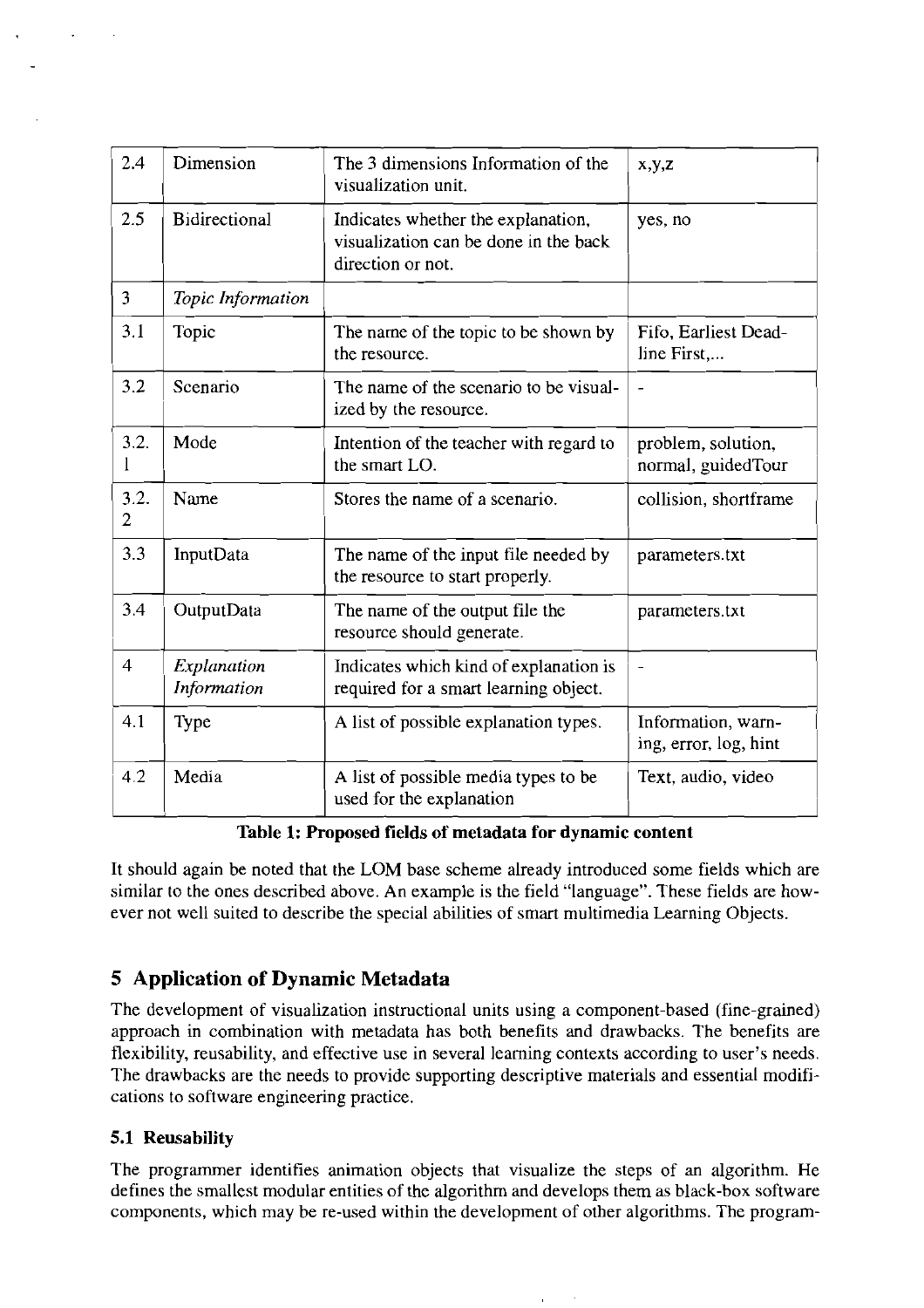mer specifies animation actions at particular locations in the algorithm chain, according to a predefined set of metadata. The programmer's view has been described in detail in [SSS+OO]. In our project we use thc JavaBeans technology to create a publicly available component library that can be used by all team members as well as by others to develop teaching animations. Beyond Single components, entire finc-grained applets are reusable for different Courses.

# **5.2 Adaptability, Flexibility, and Customizability**

It is essential that a visualization is flexible enough to confront and address changing user requirements and knowledge. It should also be versatile, and usable in a variety of contexts. While often, a visualization will not fit the needs of a particular user "off the rack", it can be tailored to do so when certain "alterations" are done. This leads to the fact that it is easy to integrate animations in the right context. According to the needs of the end-user, the educator may convert an algorithm developed by the programmer to a series of animation sequences by mapping algorithm variables, speciiying animation actions, and associating execution points in the algorithmic chain to perform the desired animation. He uses dynamic metadata, which have been pre-defined by the programmer.

# **5.3 Interactivity and Unified Graphical User Interface**

Most of the animations being used to visualize complex algorithms and techniques can be influenced by the end-user. For the learner, a visualization window is divided into three areas: an animation pane, an explanation area, and a parameter pane. The animation pane displays the resulting animation envisioned by the educator. The explanation area displays some hints and information concerning the visualized algorithm. The parameter pane is divided into two parts: Interactive utilities and a VCR, allowing the learner to control the progress of the animation. The interactive utilities pane depends on the algorithm and on the topic, defined by the programmer and customized by the educator. The animation may request intermediate input from the learner, allowing him to control the path of the algorithm. Ind United Graphical User Interfactions being used to visualize completed und-user. For the learner, a visualization an explanation area, and a parameter provisioned by the educator. The explaning the visualized algorithm.



*Figure* **5:** Reusability, flexibility, and interactivity

Figure **5** illustrate the process of developing, tagging, customizing and using interactive smart learning objects in our framework. The programmer is in charge of writing the appropriate code of the algorithm to be animated. The educator becomes the designer of the visualization to be shown. He can customize the learning object in order to visualize a desired behavior, which is appropriate for the course to be taught. The student becomes the end-user of the customized animated algorithm.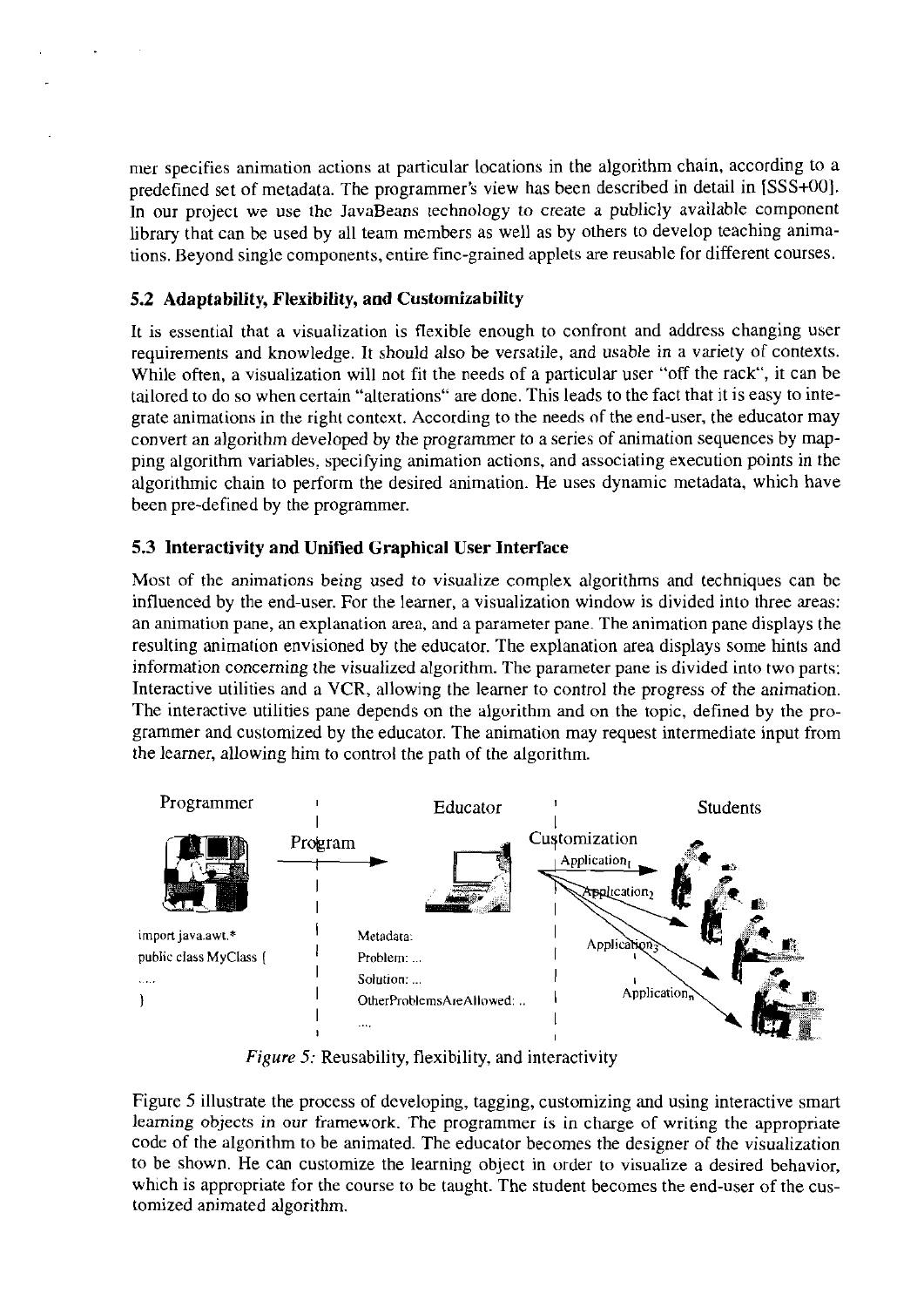# **6 Application Example**

Figure 6 shows the overall architecture of our smart Leaming Object tagging and customizing architecture. Leaming resources are tagged using a special metadata editor called xLOM editor (see Section 6.1). For the storage of static and dynamic metadata we use a relational database (see Figure **2).** To access the data stored in the SQL database we developed a three tier architecture using JDBC.

We also implemented a tool to customize interactive visualizations with the use of dynamic metadata. We call this tool, which is described in more detail in Section 6.2, "content customizer". We use the content customizer to customize a smart Leaming Object in different ways for the specific purposes of a lesson. We are then able to use visualizations several times in a leaming unit, according to the context of the unit, which is described in detail in Section 6.3. In Figure 6, a smart Leaming Object is reused within different scenarios with different metadata sets to show different scenarios of the same topic.



*Figure 6:* Smart Learning Objects tagging and customization process

## **6.1 xLOM Editor**

In the following we describe the tool which we use to create both static and dynamic metadata. The tool can also be used to publish metadata records for various resources, e.g. documents, images, audio clips, videos. animations, virtual reality worlds, or multimedia exercises.

A metadata record consists of a Set of elements, describing a multimedia resource. Examples of these elements are *date of creation or publication, type, author, fomat,* or *title* of a resource. To access and discover multimedia information resources in a comfortable way, we developed a tool, the LOM editor, based on the IEEE-LOM scheme version 4.0. The LOM editor can be used to create and store LOM records in a relational database, and can also be used to query the database and to navigate on a resulting metadata set. When working with the editor, it turned out quickly that smart LOs can only be described to a limited extent using the base<br>LOM scheme. We extended the LOM editor to a new editor called  $xLOM$  (Extended LOM) *editor* by adding an extra category for dynamic metadata which has been described in Section 4.2

When tagging the source material with the xLOM editor, an interesting experience turned out: Most elements of a lesson to be described apply the same basic metadata information, such as the *name of the author,* the *rights of the lesson,* or the *rargeted user group.* It would hence be very useful to use a set of templates to tag the material. Templates can avoid the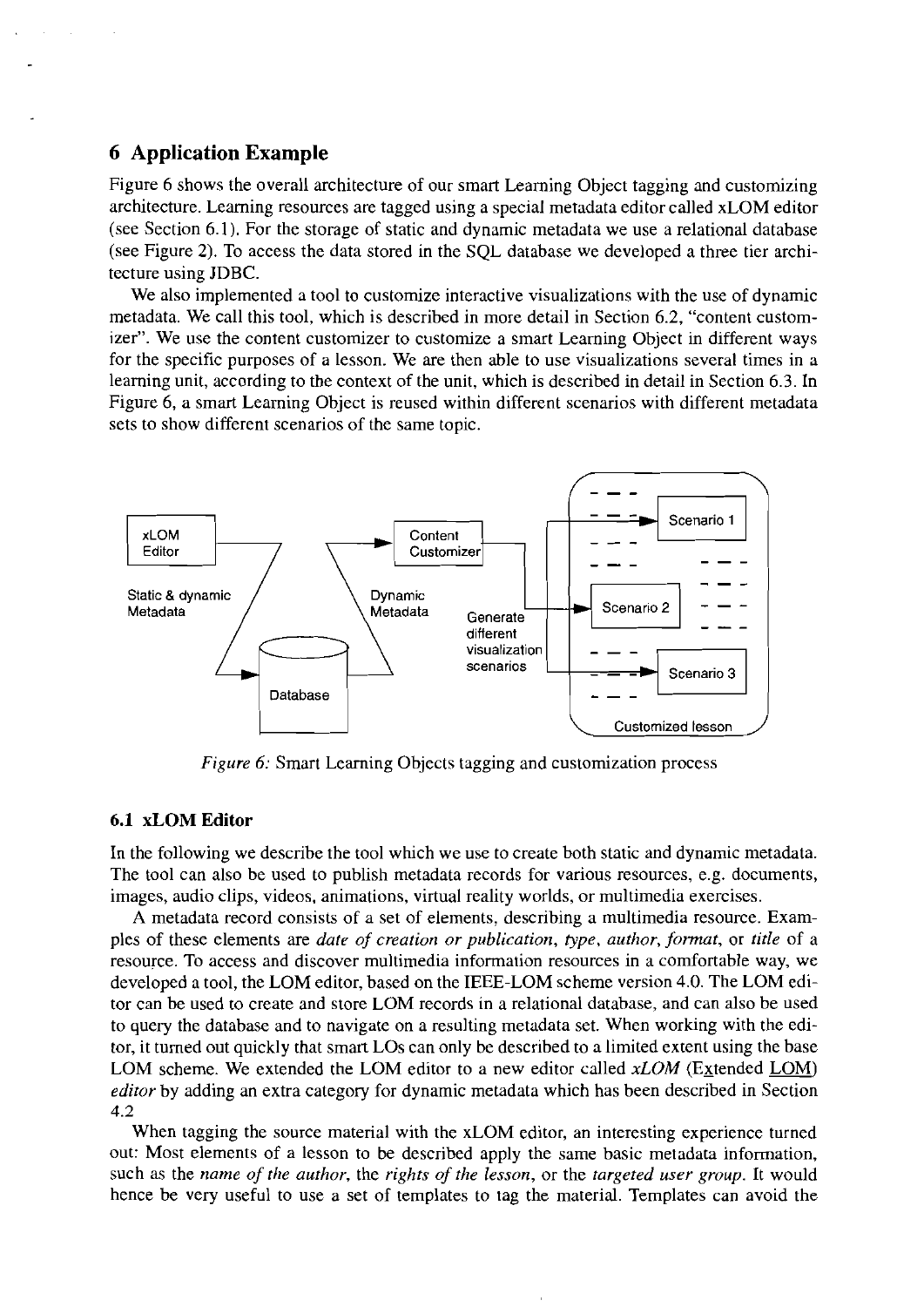necessity to fill a lot of fields again and again, for example the owner fields, the necessary browser requirements, and many more. In our current implementation, templates are used to store information, which is then only typed in once and can be applied multiple times.

To be able to exchange metadata with other applications, we included an XML-based import/export functionality as part of the xLOM editor. This work is based on the LOM object model [IMSOO] provided by IMS.

We used the xLOM editor to tag various multimedia elements, for example the Java applets that were developed as part of the Multibook project. An example of the new functionality introduced by our xLOM scheme is the animation explaining IEEE-802.3 Ethernet [EthOO], which will be explained in Section 6.3

#### **6.2 Content Customizer**

As discussed before, dynamic metadata contain properties of smart multimedia learning objects, and a Set of suitable values for each property. By customizing smart objects, exactly one of these values will be assigned to its related property. An example is the dynamic metadata field "scenario" where the content customizer allows to select a mode (for example guided tour), together with a name of a scenario which has been stored before. Tobe able to offer this functionality, we implemented a content customizer tool.

Once a smart learning objects has been retrieved, the content customizer loads its dynamic metadata from the database. An interactive visualization can then be parametrized by selecting the necessary values for each parameter. The result can be stored in XML or HTML syntax.

## **6.3 Example**

As an application example we developed a lesson explaining the protocol CSMA/CD (Ethernet). The main goal of the lesson is to demonstrate the possibilities that the parametrization of an animation offers. A German version of the lesson can be found on the web using the URL http://www.kom.e-technik.tu-darmstadt.de/projects/iteach/itbeankit/applets/paradelektion/.



**Figure** 7: Example of parametrization of smart L0

In the exarnple the functionality of Ethernet is explained first. After that the student has to answer the question which problems have to be faced in a bus-topology. We provide a set of different answers and use the same animation to explain why the answers are correct or wrong.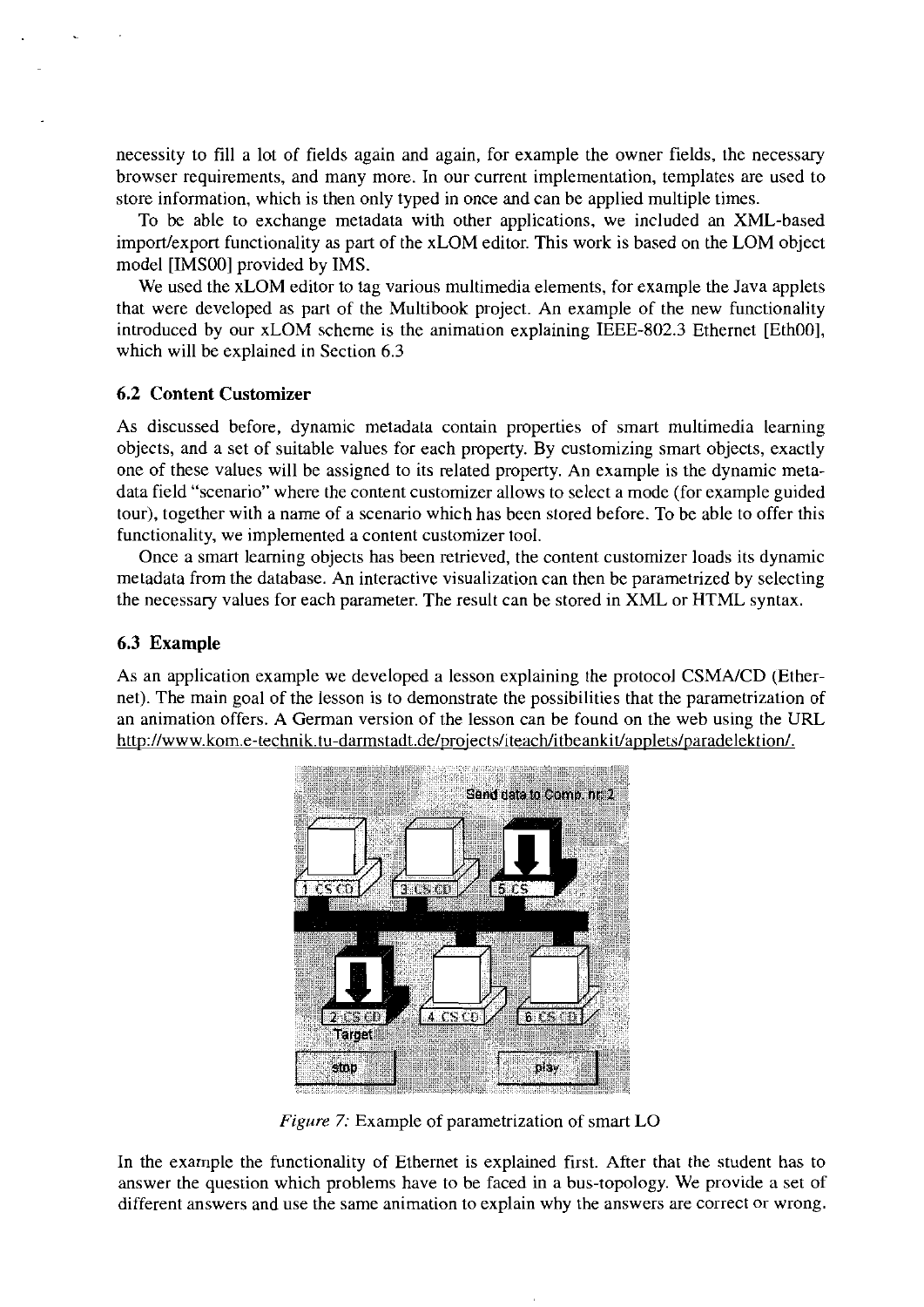The difference between the answers is explained by different parametrizations of the same animation. These parametrizations are stored as dynamic metadata for smart multimedia learning objects as explained above. An example is shown in Figure 8 where the possible answer to the question "Why is the protocol complex" is "The protocol is complex because messages cannot be sent to a specific computer, they can only be sent to several computers at once."

Another scenario of the Same animation can also be used to provide an answer to the question "How can the collision problem be solved in Ethernet" if dynamic metadata are used. A possible answer to the question would be "Collisions cannot be avoided. If a collision is detected the transmission has to be repeated". **A** parametrized version of the same animation used in Figure 7 is illustrated in Figure 8. Note that due to the use of dynamic metadata the Same animation is reused in a different context.



Figure 8: Second example of parametrization of smart LO

A screenshot of the lesson is shown in Figure 9.



Figure 9: Screenshot of example lesson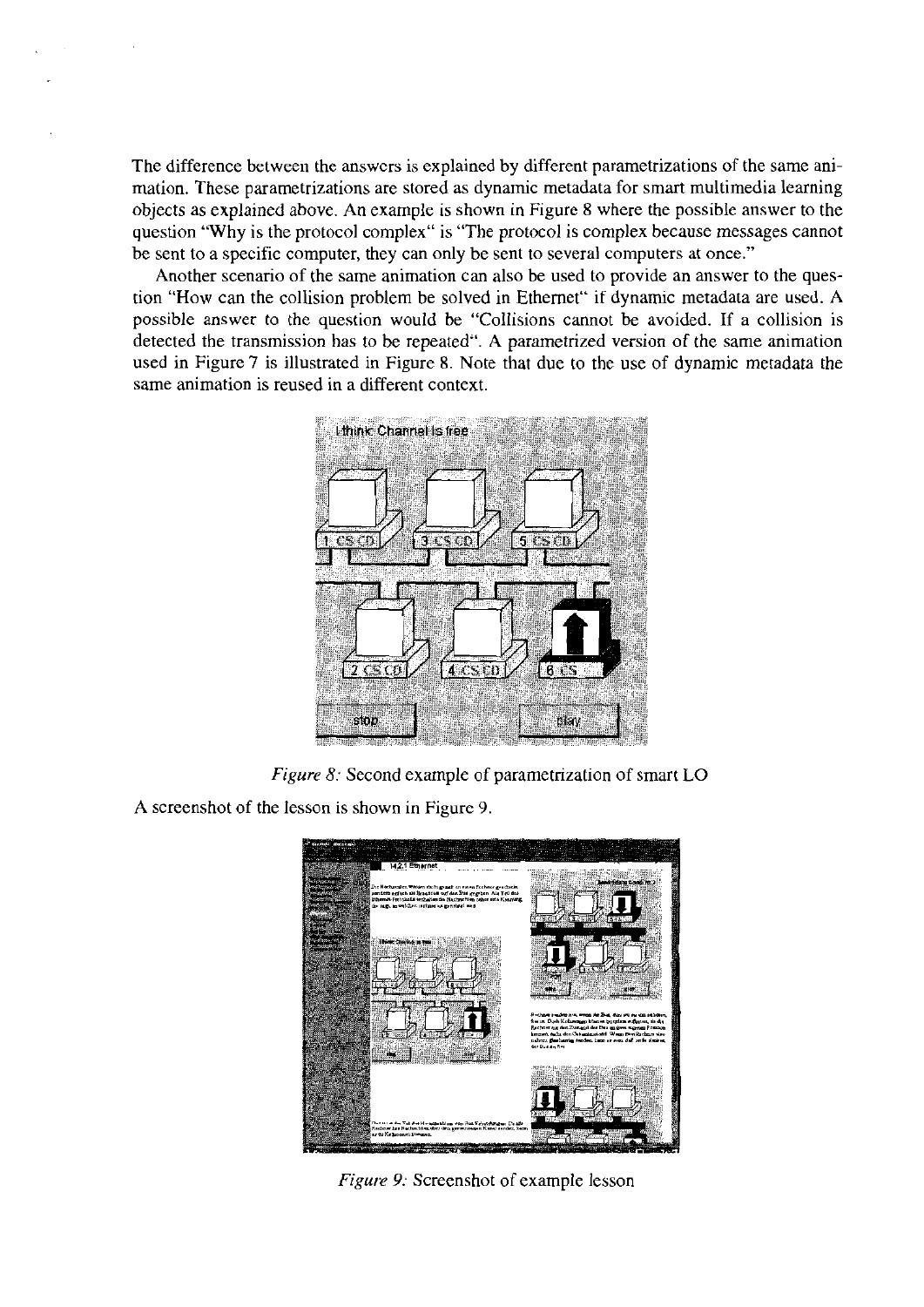# **7 Conclusion and Future Work**

In this paper, we discussed the reusability aspects of multimedia content in web-based learning systems. We highlighted the necessity to develop component-based interactive multimedia visualization units, and we suggest the use of metadata for reusability issues. The main contribution of the article is an extension of IEEE's Learning Objects Metadata, to be able to describe dynamic multimedia leaming objects to which we refer to as *stnart multimedia learning objects.* Traditional metadata to describe learning objects are well suited to describe static elements (for example texts, or images), but do not take into account the dynamic nature of multimedia elements (especially animations and multimedia presentations). We hence compared various learning metadata standards and derived an extension which is suited to solve the problem.

The metadata-based framework presented in our article also addresses the customization of smart leaming objects by metadata. Having explained the necessary category of dynamic metadata, we described our implementation of the tools which can be used for tagging, storing, and customizing smart Learning Objects. As a prototype, we implemented visualization artifacts dealing with the network protocol "CSMNCD (Ethernet)". The implementation is also available on the web: http://www.kom.e-technik.tu-darmstadt.de/projects/iteach/itbeankit/ applets/paradelektion/. We are currently using our framework to develop other examples of teaching animations for our multimedia and communications Courses, for example animations to explain multimedia scheduling algorithms.

The research described here differs from other related work in that the set of dynamic metadata items that can be defined for a *Smart Learning Objects* is Open ended and not fully predefined. The predefinition of all attributes would hinder the ability to support multiple applications. Instead. Users are allowed to create whatever metadata records are necessary to support the object customization process, together with a necessary base set of pre-defined Parameters which describe dynamic resources.

We understand our article as a starting point towards the development of metadata which are suitable to describe any type of instructional content, extending the traditional understanding of static metadata. We are well aware of the fact that such a standardization is a complex process and would like to initiate a discussion in that area.

#### **8. Acknowledgments**

The authors would like to thank the Bundesministerium für Bildung, Wissenschaft, Forschung und Technologie (BMBF) and the Volkswagen Stiftung who partially funded the research project.

## **9 References**

| [DC00]  | Provisional report of the dublin core subelement working group, http://purl.oclc.org/<br>metadata/dublin_core/wsubelementdrafts.html, 2000.                        |
|---------|--------------------------------------------------------------------------------------------------------------------------------------------------------------------|
| [Eoe00] | Educational object economy. http://www.eoe.org, 2000.                                                                                                              |
| [Eth00] | ANSI/IEEE standard IEEE-802.3: Ethernet, 2000.                                                                                                                     |
| [FS00]  | S. Fischer and R. Steinmetz. Automatic creation of exercises in adaptive hypermedia<br>learning systems. In Proceedings of 10th ACM conference on Hypertext, 2000. |
| [Gam00] | Gamelan educational applets page. http://developer.earthweb.com/directories/pages/<br>dir.java.educational.html, 2000.                                             |
| [Gem00] | The gateway to educational materials. http://www.geminfo.org/, 2000.                                                                                               |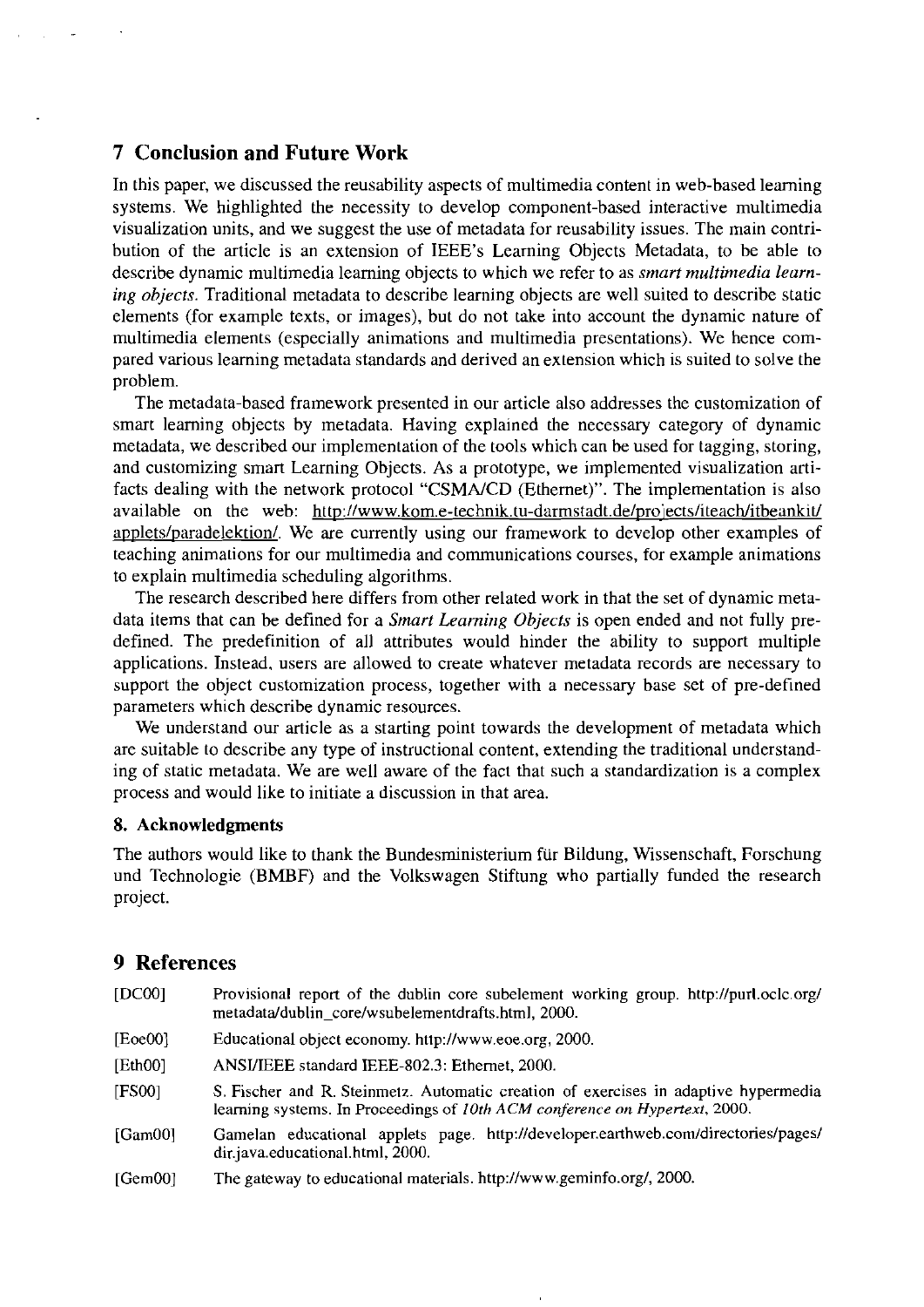- [GroOO] IEEE Learning Technology Standards Comminee (LTSC) IEEE P1484.12 Learning Objects Metadata Working Group. http://ltsc.ieee.org/wg12/, 2000.
- [GSvD99] DanielL. Gould, Rosemary M. Simpson, and Andries van Dam. Granularity in the design of interactive illustrations. In Proceedings of *ACM SIGCSE,* New Orleans, LA, 1999.
- [IMSOO] Educom's instmctional management Systems project (IMS). Website http:// www.imsproject.org, 2000.
- [KH97] R. Klein and F. Hanisch. Using a modular constmction kit for the realization of an interactive Computer graphics Course. In Proceedings of *EdMedia'97,* 1997.
- [LPFL97] Joan L.Mitchell, William B. Pennebaker, Chad E. Fogg, and Didier J. LeGall. *MPEG video compression standard.* Chapman &Hall, 1997.
- [MuIOO] The multibook project homepage. http://www.multibook.de, 2000.
- [RDFOO] Resource description framework (RDF). http://www.w3.org/RDF/, 2000.
- [RDK+99] J. Roschelle, C. DiGiano, M. Koutlis, A. Repenning, J. Phillips, N. Jackiw, and D. Suthers. Developing educational software components. IEEE Computer, 32(9):50–58, September 1999.
- $[SN95]$ Ralf Steinmetz and Klara Nahrstedt. *Multimedia computing, communications, and applications.* Prentice Hall, 1995.
- $[SSR+00]$ Cornelia Seeberg, Achim Steinacker, Klaus Reichenberger, Abdulmotaleb EI Saddik, Stephan Fischer, and Ralf Steinmetz. From the user's needs to adaptive documents. In Proceedings of *IDPT,* Dallas. June 2000.
- $[SSS+00]$ Abdulmotaleb EI Saddik, Cornelia Seeberg, Achim Steinacker, Klaus Reichenberger, Stephan Fischer, and Ralf Steinmetz. A component-based construction kit for algorithmic visualizations. In Proceedings of *IDPT,* Dallas, June 2000.
- $[War96]$ Carl Lagoze. The warwick framework, a container architecture for diverse sets of nietadata. d-lib magazine, julylaugust 1996. http://www.dlib.org/dlib/july96/lagoze/ 07lagoze.html, 1996.

#### **Author Biographies**



**Abdulmotaleb EI Saddik** is pursuing a Ph.D. in electrical engineering in the Department of Electrical Engineering and Information Technology at Darmstadt University of Technology, Germany. He is currently working on the Multibook project, founded by the German Federal Ministry for Education and Research (BMBF). His research interests include interactive multimedia visualizations, collaborative learning environments, multimedia communications, and telecommunications software. A. EI Saddik received his M.Sc. (Dip1:Ing.) degree in electrical engineering from Darmstadt University of Technology in 1995. He is a member of the Association for Computing Machinery (ACM), The Gateway to Educational Materials (GEM) and the Interactive Multimedia Electronic Journal of Computer-Enhanced Learning (IMEJ). He is also co-author of the Open Java book, published 1999 by Springer.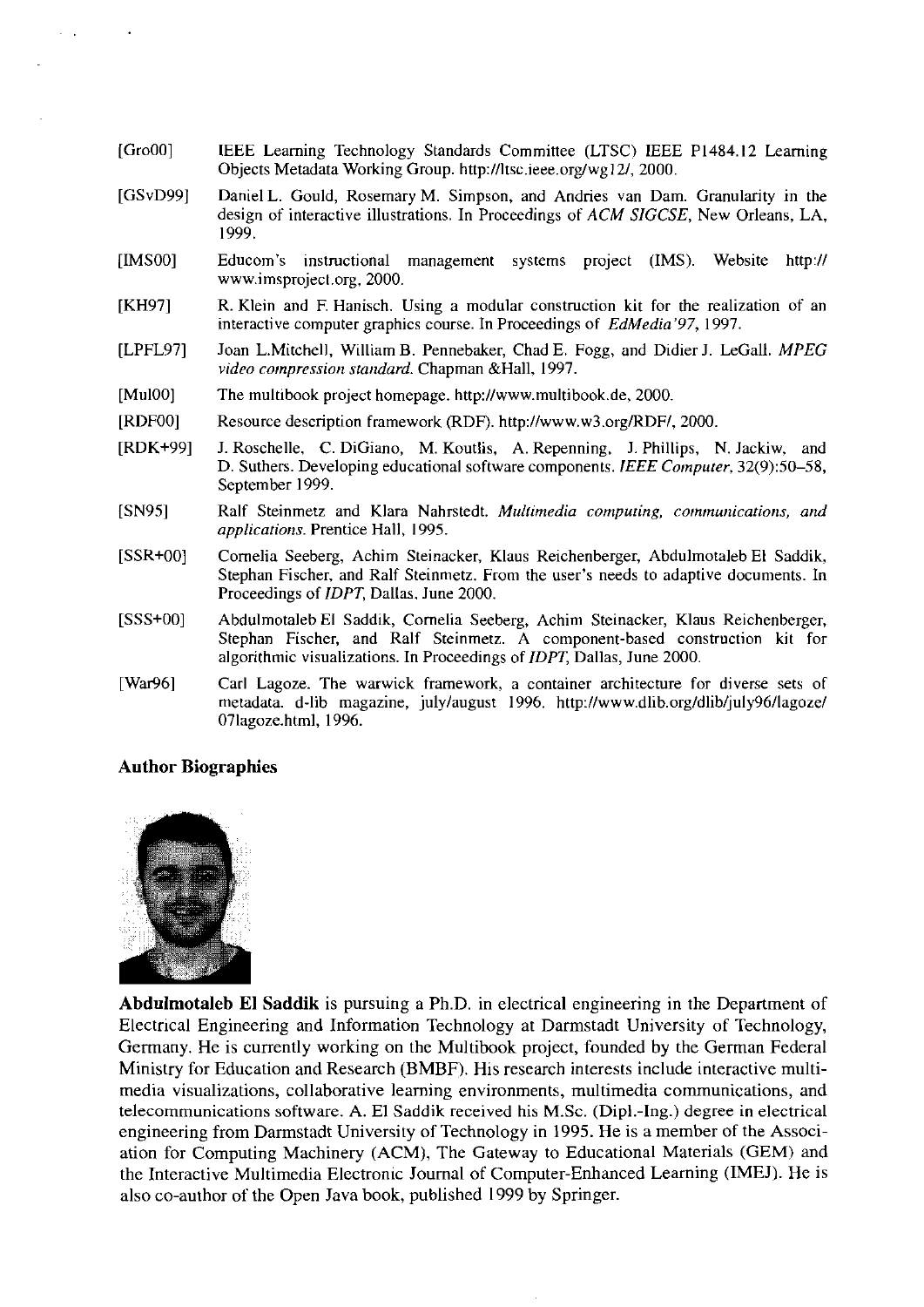

**Stephan Fischer** received a diploma in business administration and computer science from the University of Mannheim, Germany in 1994 and the Ph.D degree in computer science from the University of Mannheim, Germany in 1997. From 1997-1999, he was with the Department of Electrical Engineering of the Technical University of Darmstadt, heading the multimedia learning and content processing groups. From 1999-2000, he was with GMD-IPSI in Darmstadt. Since 2000, he is Chief Technology Officer at Mobile Video Communications (MVC) in Frankfurt. His research interests are mainly in content processing of video and audio, and in cooperative multimedia learning systems.



**Ralf Steinmetz** is professor at the "Electrical Engineering and Information Technology" as well as "Computer Science" departments of the Darmstadt University of Technology, Germany, since 1996. There he is in charge of a new chair position in the area of process communications and multimedia networking sponsored mainly by the Volkswagen-Stiftung. He is also one of the directors of the Information Transfer Office at the university. In late 1996 he was appointed director of the Integrated Publications and Informations Institute of the German National Research Center (GMD) in Darmstadt, Germany. Here he is in charge of co-operative work, workspaces of the future, interactive learning, media processing and mobile networking. His research interests are networked multimedia systems, co-operative applications, as well as mobile and service gateways for multimedia data. Dr. Ralf Steinmetz studied electrical engineering with the focus on communications at the University of Salford, England, and at the Technical University of Darmstadt, Germany, where he received the M.Sc. (Dip1.-Ing.) degree in 1982. Working as scientific assistant, he received the Ph.D. degree (Dr.-Ing.) in 1986 at this university. He mainly worked in the area of Petri-Nets and concurrent programming languages. Subsequently he joined the "Advanced Development Department" of "Philips Kommunikations Industrie" in Siegen-Eiserfeld, Germany, where he was involved in ISDN multimedia project workstations development activities. From 1988 until 1996 he worked at the IBM European Networking Center in Heidelberg, Germany. There he has been involved in various multimedia communication activities. He started his first activities on multimedia and networking and was in charge of a multimedia laboratory. In integrated multimedia projects that followed he acted as a key technical coordinator. He was the leader of the whole multimedia transport system development and subsequently was in charge of several application projects and their respective application support issues. He managed the multimedia depart